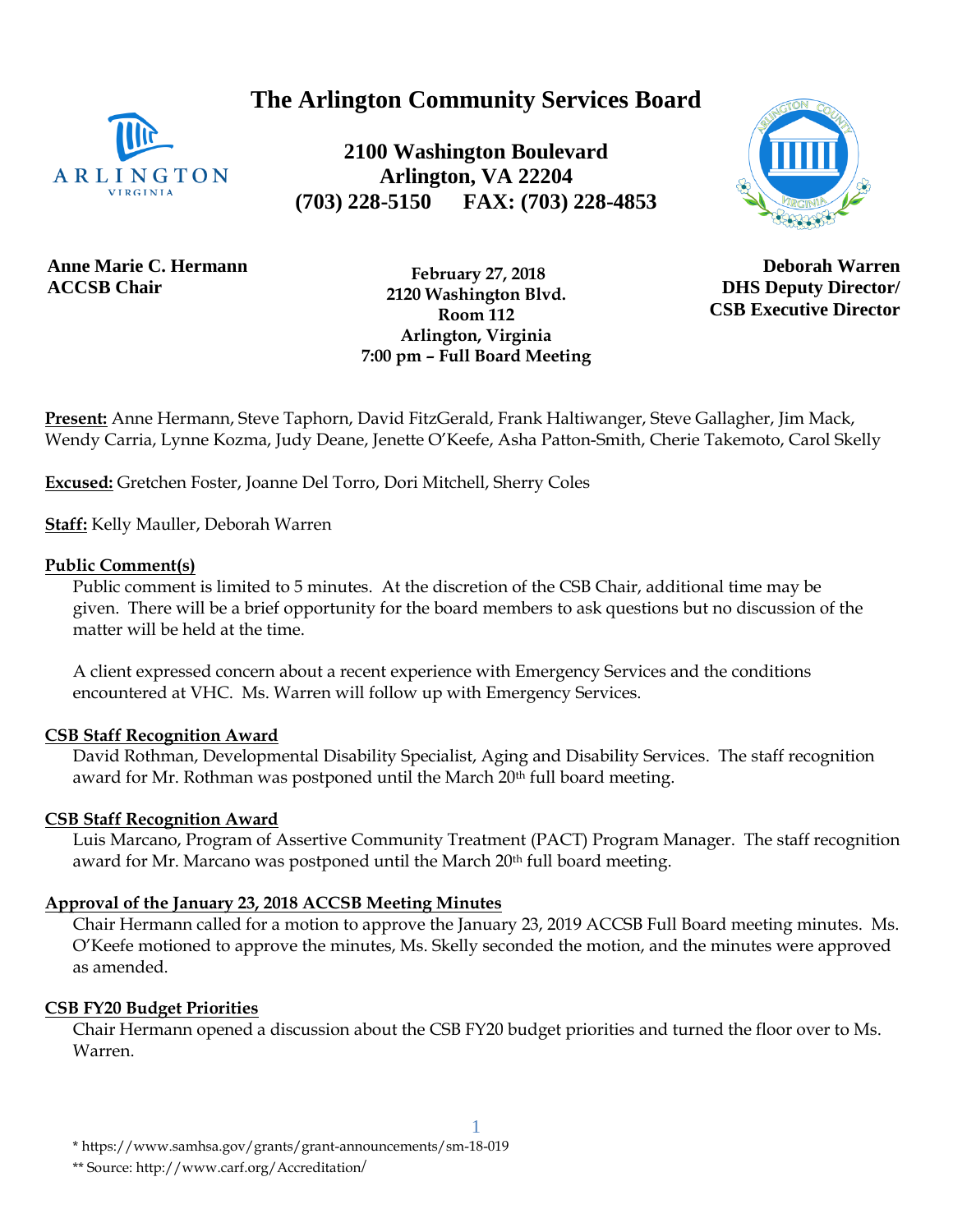Ms. Warren reported that the County Manager's budget proposal was released on February 23<sup>rd</sup>. She stated that DHS proposed reductions that include the elimination of 11positions in the Arlington Employment Center, 4 of which were filled. She added that over the last 2 years the Employment Center has been reduced by 30%. She noted that the unemployment rate in Arlington is less than 2% and the request for employment services has also declined.

Ms. Warren reported that CSB program reductions include a  $\frac{1}{2}$  time vacant Human Services Aide position in Clarendon House. She added that the reduction in Aging and Disability Services Division is a vacant bed, at Birmingham Green, which will not create a negative impact on client services.

Ms. Warren reported that there is \$10,000 in local Developmental Disabilities funding that is an offset of the Medicaid Waiver.

She noted that over the past year DHS has reviewed under-utilized services and reallocated resources to higher need areas. Ms. Warren stated that one of the areas reviewed was overtime expenditures in Emergency Services; overtime expenditures were reallocated to create a new 1FTE clinician, which saves money and creates increased stability of services, and a 1FTE licensed clinician and a 1FTE Nurse Practitioner in Emergency Services.

Ms. Warren stated that, to fund Virginia's Medicaid expansion, CSBs across the Commonwealth will have their funding reduced by a combined \$11 million in FY19 and \$25 million in FY20. She added that Arlington's share of the reduction over 2 years is \$2.2 million; \$636,277 in FY19 and \$1.6 million in FY20.

Ms. Warren stated that, to accurately and efficiently process the expected Medicaid applications, the Arlington County Board authorized the FY19 addition of six positions; 1 eligibility supervisor, 4 eligibility workers and 1 administrative technician. She added that the FY20 cost of these positions is \$553,578. Ms. Warren stated that the Virginia Department of Social Services increased revenue reimbursement by \$277, 057 to offset a portion of the increased cost to the County. She stated that the net cost to the County for the Medicaid expansion personnel is \$276,521.

Ms. Warren stated that the County Manager proposed an increase in taxes of 1.5% and that the County Board voted to advertise a 2.75 cent increase.

Ms. Deane asked if the addition of 6 positions for Medicaid expansion are necessary considering that there are 3,000 potential individuals eligible and there are 2,700 newly enrolled individuals. Ms. Warren responded that caseloads on average are 36 in on going services and that, as individuals are enrolled in Medicaid, caseloads will increase.

Ms. Skelly asked if 3,000 a low number for the potentially Medicaid eligible individuals. Ms. Warren responded that originally the number was estimated at 7,000.

The CSB FY20 budget priorities are as follows:

| Request/Position   Cost (salary |           | Iustification |
|---------------------------------|-----------|---------------|
|                                 | benefits) |               |

\* https://www.samhsa.gov/grants/grant-announcements/sm-18-019

\*\* Source: http://www.carf.org/Accreditation/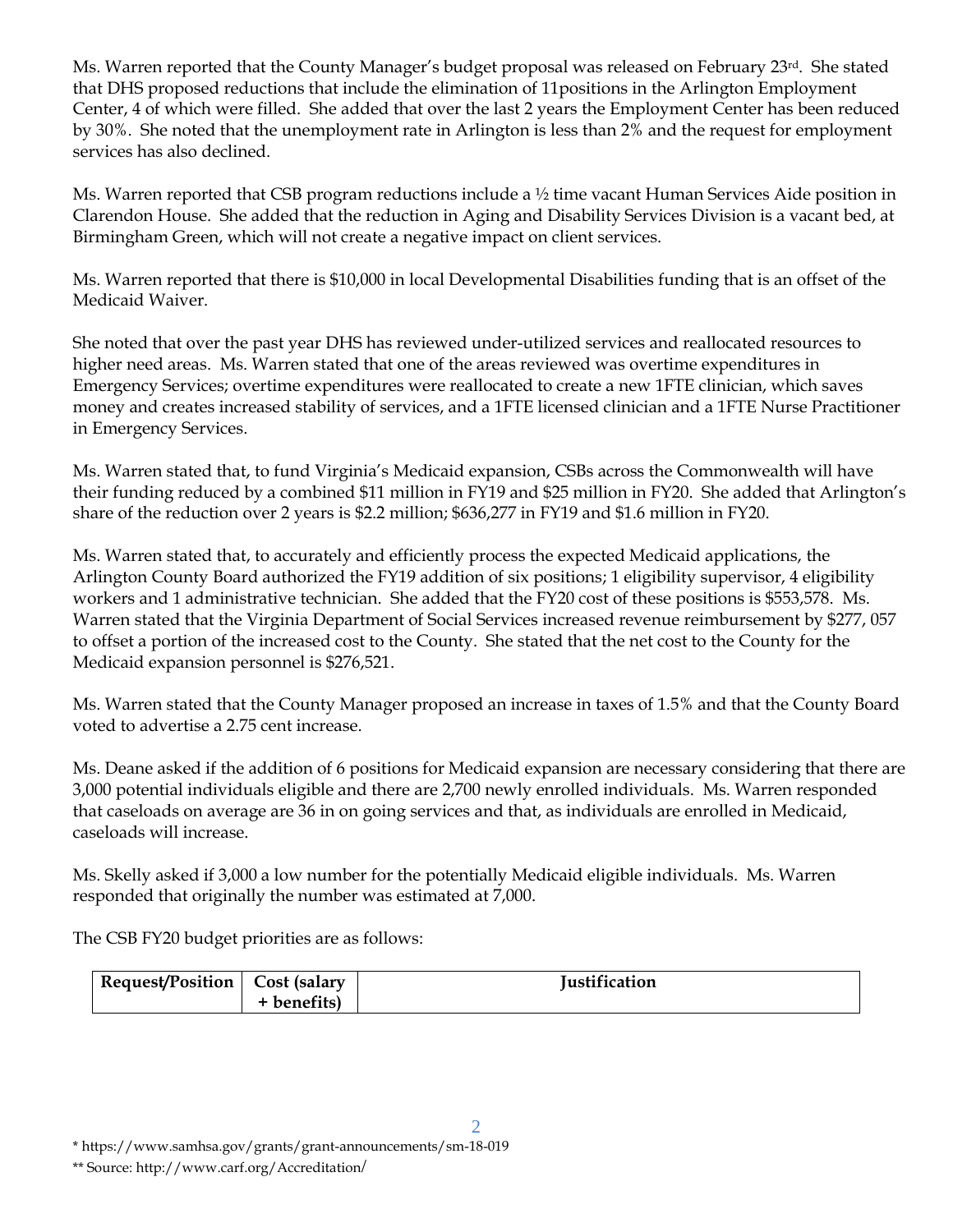| 1FTE Therapist                   | \$101,972                    | Position would be split between Substance Use and Office<br>$\bullet$<br><b>Based Opioid Treatment (OBOT)</b><br>19% increase in unduplicated clients in FY18 with Same Day<br>Access<br>Currently only 1 FTE to provide treatment, case<br>management, outreach and facilitation of 2 groups for 19<br><b>OBOT</b> clients |
|----------------------------------|------------------------------|-----------------------------------------------------------------------------------------------------------------------------------------------------------------------------------------------------------------------------------------------------------------------------------------------------------------------------|
| .5 Mental Health<br>Therapist II | \$60,020                     | Increase current .5 position to full time FTE to meet the needs<br>$\bullet$<br>of clients with co-occurring autism and mental health<br>diagnosis                                                                                                                                                                          |
| 1FTE ES<br>Clinician             | \$101,972                    | In FY18, the rate of TDOs increased by 20% (from 491 to 613)<br>$\bullet$                                                                                                                                                                                                                                                   |
| <b>Total FTEs: 2.5</b>           | <b>Total Cost: \$263,964</b> |                                                                                                                                                                                                                                                                                                                             |

- Ms. Warren reported that, according to police reporting, there were:
	- o 19 fatal opioid overdoses in 2017 and 11 fatal opioid overdoses in 2018
	- o 55 non-fatal overdoses in 2017 and 42 non-fatal overdoses in 2018
- Ms. Warren reported that the number of Temporary Detention orders has increased approximately 30% over the last year.
- Ms. Warren reported that Emergency Services received over 18,000 phone calls over the last year and conducted 2,800 face-to face assessments.
- Mr. FitzGerald asked if the number of calls that came into Emergency Services are unduplicated and how does Emergency Services quantify a call. Ms. Warren responded that she does not know if they are unduplicated individuals. Ms. Warren will follow up on how a call is quantified and how the number of calls compares to the previous year and with other jurisdictions.
- Ms. Skelly will send her talking points about the need for increased services for individuals with a cooccurring autism and mental health diagnosis to Ms. Warren.
- Ms. Takemoto stated that she appreciates Ms. Warren's efforts in assisting families, the community and staff.
- Ms. Warren reported that DHS received \$300,000 in state grant funding for security and \$85,000 in state grant funding to purchase Naloxone and Vivitrol. She added that DHS has applied for Care First Grant funding of \$250,000 to hire 2 Peer Support Specialists to support opioid treatment. She stated that DHS will receive approximately \$163,000 to assist in identifying alternate resources so that the County is not further burdened with expenses associated with opioid treatment.
- Ms. Warren reported that Justice O'Brien and other individuals visited Charlottesville's Mental Health Docket. Justice O'Brien is working on the application for a Mental Health Docket to submit to the Office of the Executive Secretary by May 1<sup>st</sup>.

Chair Hermann thanked Ms. Skelly, Ms. O'Keefe and Ms. Deane for contributing bullet points for the DHS County Board Budget Work Session scheduled for February 28th. Ms. Hermann will present on behalf of the CSB. Chair Hermann presented the remaining time-line of the budget process:

<sup>3</sup> \* https://www.samhsa.gov/grants/grant-announcements/sm-18-019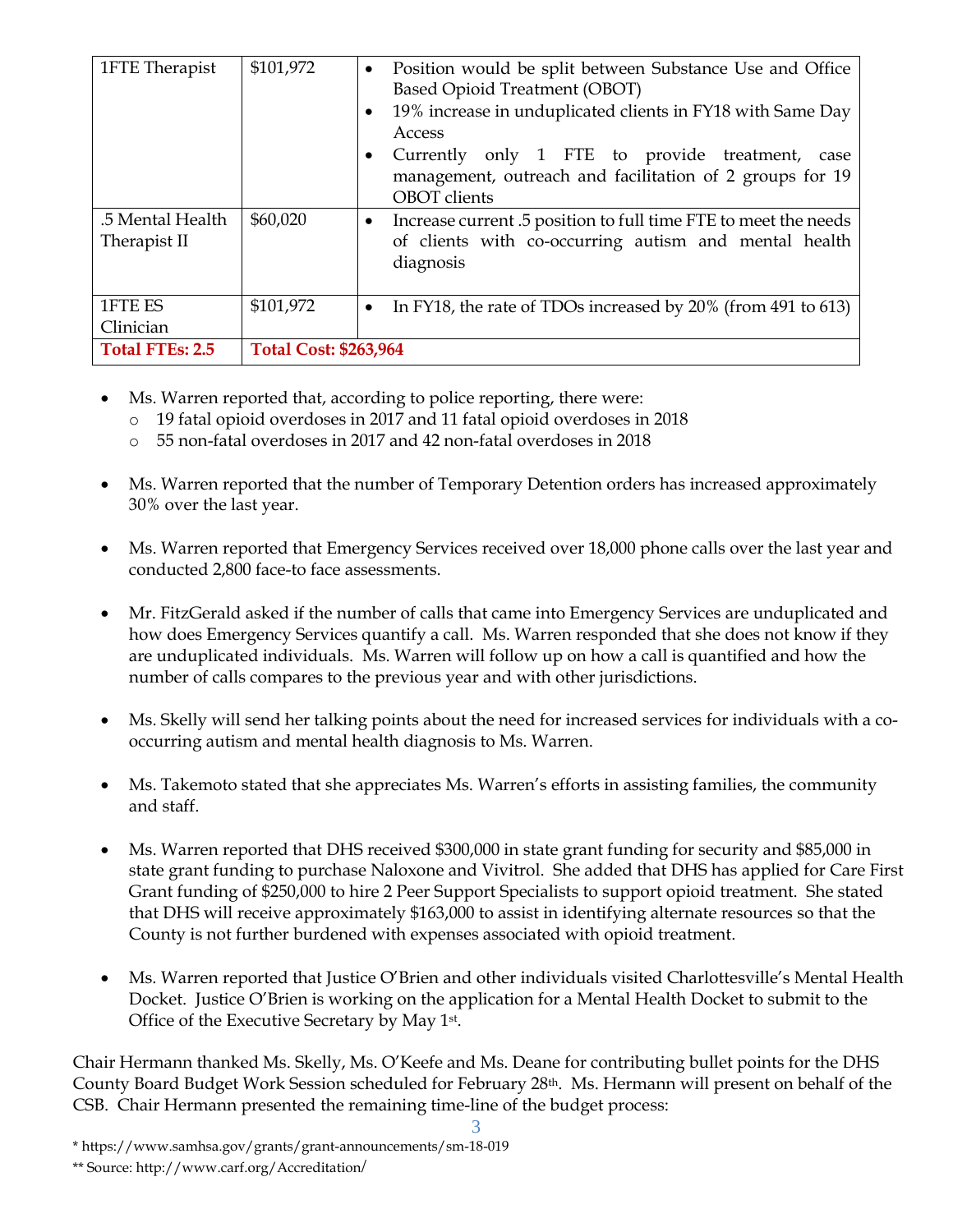- DHS work session February 28th
- Public Budget Hearing April 3rd
- Public Tax Hearing April 5<sup>th</sup>
- County budget adopted April 20<sup>th</sup>

Chair Hermann opened a discussion about the CSB appointments with the County Board members. The appointment date is March 26<sup>th</sup> and the times are as follows:

| $12:00 - 12:30$ | Christian Dorsey and Erik Gutshall |
|-----------------|------------------------------------|
| $1:00 - 1:30$   | Katie Cristol and Matt de Ferranti |
| $1:30 - 2:00$   | Libby Garvey                       |

# **CSB Executive Director's Report**

 $\checkmark$  Ms. Warren reported that 16 individuals, including herself, across all 40 CSBs have been chosen by Commission Melton to form a regional advisory group to determine how to develop and implement Step VA. Arlington has already implemented two of the nine services; Same Day Access and Primary Care Screenings.

Ms. Warren stated that there are two objectives for primary care screenings:

1) any child with serious emotional disturbance or any adult with serious mental illness and receiving targeted case management, will receive a primary care screening annually to include height, weight, BMI and blood pressure

2) any client who is prescribed antipsychotic medication by a CSB prescriber, will be screened and monitored for metabolic syndrome using the following guidelines:

- Screened quarterly for weight height BMI and blood pressure
- Screened annually for blood pressure, random glucose and lipids
- **•** Referral for any abnormalities

Ms. Warren stated that the STAC Committee will finalize the definition of outpatient and crisis services at the March meeting. She added that Arlington will receive \$163,000 from the State in ongoing funds to execute primary care screenings.

- $\checkmark$  Ms. Warren reported that the CSB Leadership Team met with the new Electronic Health Record (EHR) vendor, Welligent. Weekly meetings are being held and the goal is to "go live" July 1st .
- $\checkmark$  Ms. Warren reported that the CSB and other local non-profits have been invited to design a quilt square as a part of the DHS 50<sup>th</sup> anniversary celebration. All DHS departments, as well as non-profits are designing quilt squares which will be assembled and displayed for the anniversary event scheduled for March 27<sup>th</sup>. The square is due to Ms. Mauller by March 8<sup>th</sup>. The members discussed ideas for designing the square.

## **Miscellaneous Updates/Information**

 $\checkmark$  Chair Hermann announced that the 11<sup>th</sup> annual Offender Aid and Restoration (OAR) Second Chance Fundraising Breakfast will be held on April 9<sup>th</sup> at 7:45 a.m. at the Crystal Gateway Marriott located at 1700 Jefferson Davis Highway in Arlington. OAR is an organization which works with men and women before they are released and after incarceration to ensure that each is ready for a new life and is unlikely to reoffend. Chair Hermann and CSB member, Jim Mack, will both host a table. Anyone wishing to attend should contact Chair Hermann or Mr. Mack.

<sup>\*</sup> https://www.samhsa.gov/grants/grant-announcements/sm-18-019

<sup>\*\*</sup> Source: http://www.carf.org/Accreditation/